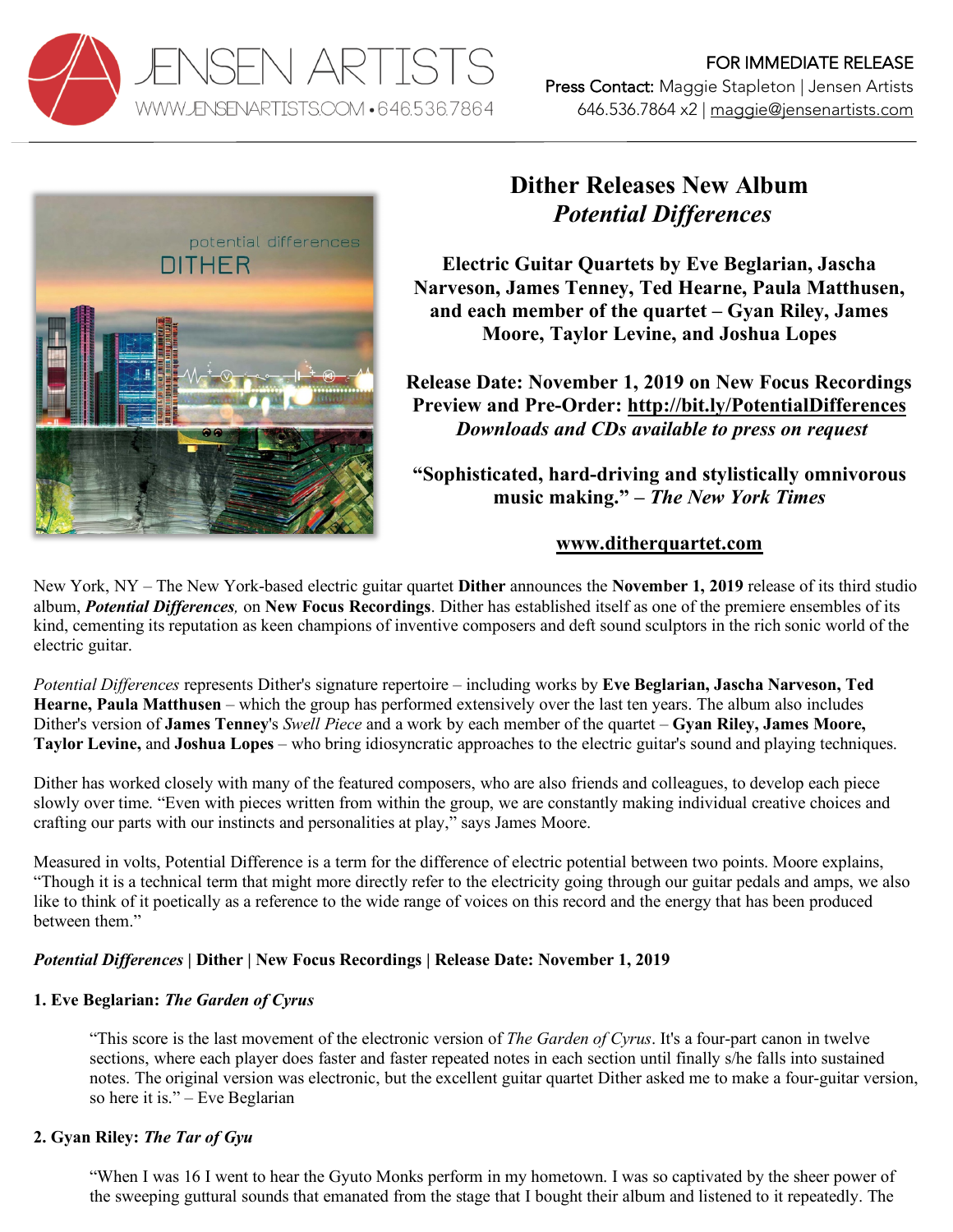opening of the *Tar of Gyu* features two guitars imitating these undulating guttural gestures in alternation, while the other two echo dissonant harmonics." – Gyan Riley

#### **3. Paula Matthusen:** *but because without this*

"*but because without this* (2009/06) for electric guitar quartet is a timbral exploration of the idea of how discrepancies in repetition emerge and, even when unanticipated, seem somehow necessary in retrospect. The fully scored piece gradually transforms melodic fragments, creating hockets as the ensemble merges in and out of distinct timbral areas. The piece was originally scored for bluegrass quartet in 2006 and was later adapted for Dither in 2009." – Paula Matthusen

#### **[4-7] Jascha Narveson:** *Ones*

- 4. The Wah One
- 5. The Driving One
- 6. The Warped One
- 7. The Floaty One

"My first piece for Dither was called *Vectors*, and it focused on string-bending because I wanted to write music that could only be played by an electric guitar quartet. For *Ones* I wanted to keep playing with idiomatic electric guitar textures. Since this was my guiding concept, my working titles gradually became the real ones, with 'The Wah One,' 'The Driving One,' 'The Warped One,' and 'The Floaty One' pretty much stating what they're about in their titles: clouds of wah-pedal, propulsive palm-muting, radical de-tuning, and clouds of harmonics. (Bonus points if you hear the canon in 'The Warped One.')" – Jascha Narveson

#### **8. Joshua Lopes:** *Mi-Go*

*Mi-Go* is based loosely on Lovecraft's sonnet collection *Fungi from Yuggoth*, aiming to convey a certain type of loneliness and existential dread commonly portrayed in Lovecraft's antagonists. Musically, it's crafted from the scraps of a discarded Pierrot Lunaire-esque song cycle and uses horror movie soundtrack tropes as well as nods to Alban Berg and King Crimson.

#### **9. James Moore:** *Mannequin*

"Originally written as a sketch for my acoustic group The Hands Free, this piece was inspired by an entry from *Les Mains Libres*, a 1943 collection of poetry and art in which surrealist writer Paul Éluard poetically illustrated line drawings by the artist Man Ray. *Mannequin* utilizes the E-Bow, a commercial electromagnetic device used to sustain tones on a guitar string (with which I have a love/hate relationship)." – James Moore

#### **10. Ted Hearne:** *Candy*

"*Candy* passes a simple melody around the quartet, bouncing from one player to another with seeming ease. When individuals start throwing wrenches in expected patterns, a taut and placid texture becomes more explosive." – Ted Hearne

#### **11. Taylor Levine:** *Renegade*

*Renegade* was inspired by free improvisations Levine was doing with various musicians and captures some of the qualities and methods of particularly interesting moments in a notated piece.

#### **12. James Tenney:** *Swell Piece*

*Swell Piece* is from James Tenney's collection of "postal pieces." The performers are given simple instructions for sustaining and swelling of pitches. "The postal pieces, written between 1965 and 1971, but actually produced in 1971 (with the help of Alison Knowles and Marie McRoy at Cal. Arts), are a series of ten short works printed on post cards. Several of the pieces written in and around 1971 for a few of Tenney's friends at Cal. Arts. His explanation of the set is that he hated to write letters, and since he had a number of very short compositions, what could be easier than to make postcards of them." – Larry Polansky